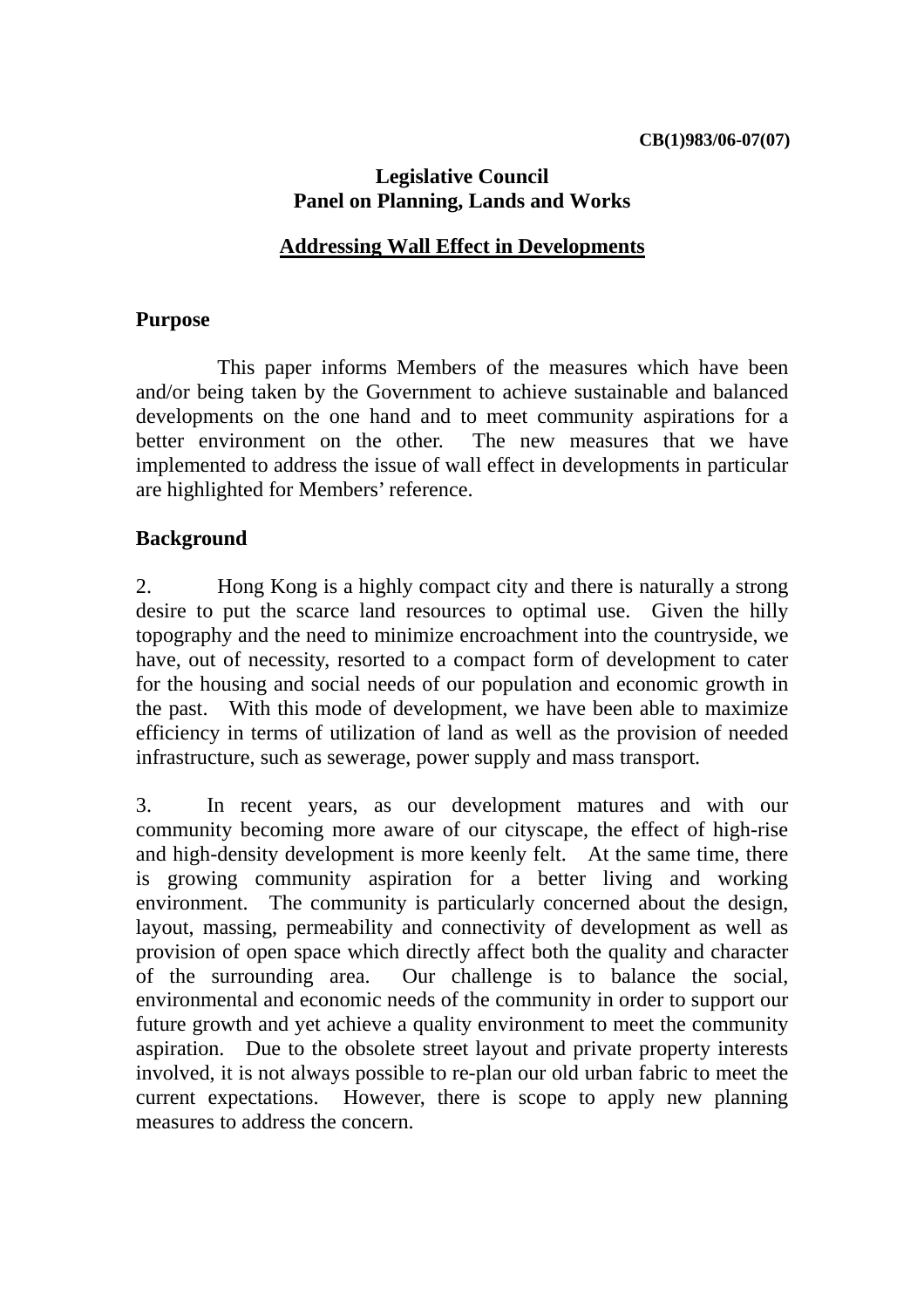# **Promoting Sustainable and Balanced Developments**

4. Over the years, we have put forward various planning measures to promote sustainable planning and building designs to achieve our planning goal. Among these measures are the promulgation, and regular updating, of the Hong Kong Planning Standards and Guidelines (HKPSG) which set out the criteria for determining the scale, location and site requirements of various land uses and facilities, including the standards for residential densities, open space and greening provisions.

5. In 2003, after thorough public consultation, we introduced the Urban Design Guidelines setting out the major urban design considerations and the broad framework for urban design assessment. The considerations include general massing and disposition of buildings, stepped height profile for the protection of the ridgelines and the harbour view, provision of breezeways, view corridors, setback of buildings at street level, etc. In accordance with the Urban Design Guidelines, in the planning of new development areas, due regard needs to be given to the layout and disposition of buildings; the possible impact on the surrounding areas, particularly those in respect of visual quality and air ventilation will also need to be assessed.

6. In the Team Clean report published in August 2003, the Administration undertook to examine the practicality of stipulating air ventilation assessment (AVA) as one of the considerations for all major development or redevelopment proposals in future planning. In the "First Sustainable Development Strategy for Hong Kong" promulgated by the Office of the Chief Secretary for Administration in May 2005, a strategic objective to promote sustainable urban planning and design practices was set out amongst other objectives with special regard to issues such as buildings affecting view corridors or restricting air flow.

7. Accordingly, a 'Feasibility Study for Establishment of AVA System' (AVA Study) was commissioned by PlanD in 2003. This AVA Study was completed in late 2005 and recommended a technical guide to set out the performance-based AVA methodology and a set of qualitative guidelines to achieve better air ventilation objectives. The technical guide as recommended in the AVA Study was promulgated in July 2006. The HKPSG has also been revised to incorporate the guidelines on air ventilation,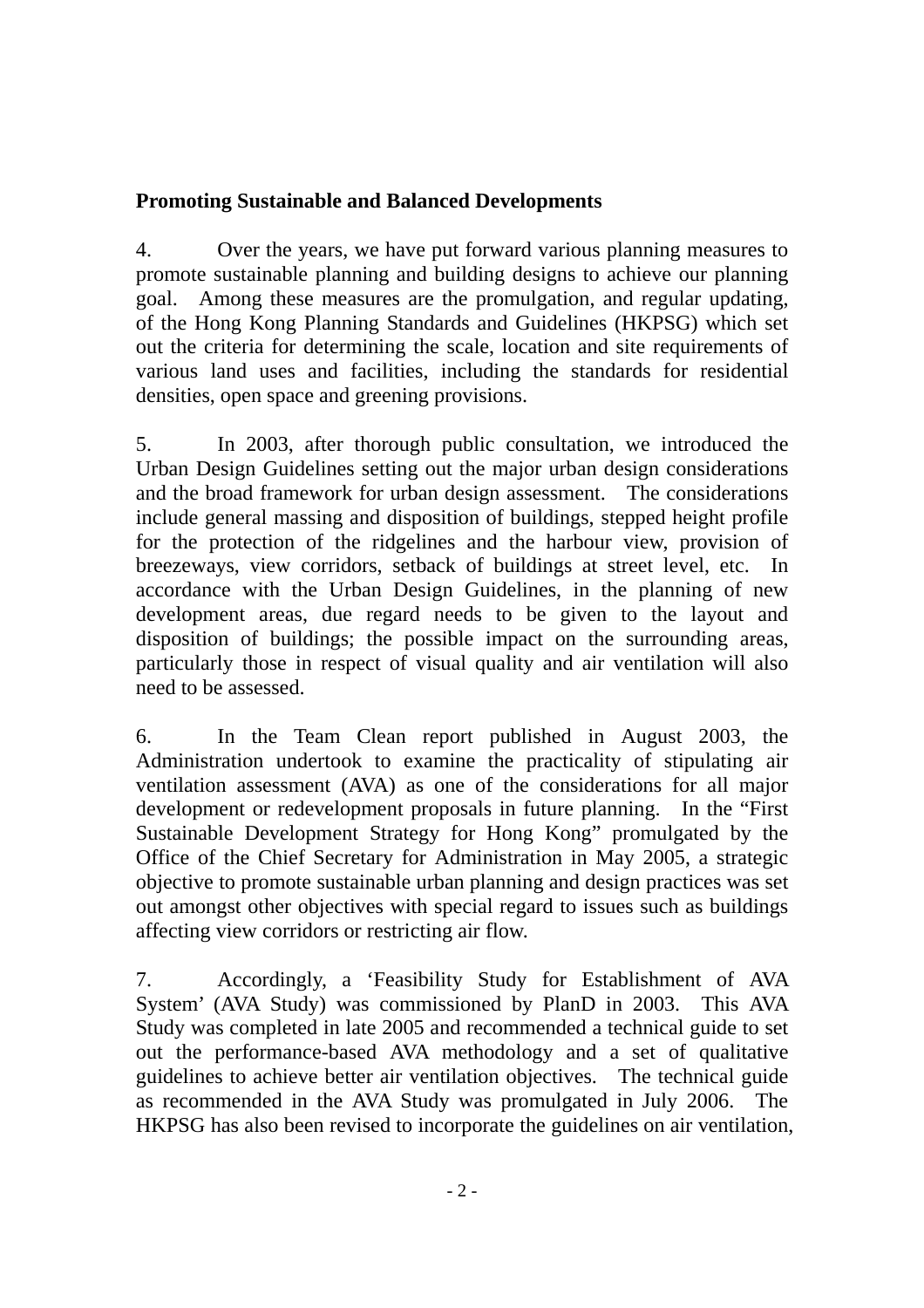and the revised Guidelines were promulgated in August 2006.

# **New Measures**

8. In July 2006, the Housing, Planning and Lands Bureau and the Environment, Transport and Works Bureau jointly issued a Technical Circular specifically on air ventilation assessments. Under this Technical Circular, air ventilation is formally recognized as one of the considerations in the planning of major development and redevelopment proposals. Proponent departments/bureaux or authorities responsible for major government projects are required to undertake AVA and ensure that air ventilation impact is given due consideration in the planning and design of the projects.

9. The promulgation of this Technical Circular demonstrates the Administration's resolve to take the lead in undertaking AVA in the planning of major development projects and in future plan-making. In addition to the AVA undertaken for the Kai Tak Planning Review (as referred to in para. 13 below), AVA was also conducted for the proposed comprehensive development at the government sale site at Oil Street, North Point. AVA will also be undertaken for the Central Government Complex development at Tamar and the forthcoming Central Reclamation Urban Design Study.

10. The Technical Circular provides a timely internal guideline for including AVA in major government projects. We encourage quasi-government organizations and the private sector to include AVA in the planning and design of their projects on a voluntary basis. In the case of redevelopment projects, the Urban Renewal Authority has agreed and taken the supportive step of conducting AVA for major urban renewal projects, the Kwun Tong Town Centre redevelopment being one.

11. Apart from the promulgation of the guidelines on urban design and AVA, we have also taken other positive steps to respond to the community's aspiration. We have recently reviewed the development intensities and building heights of a number of government sale sites. The Town Planning Board has also taken the initiatives of reviewing and amending Outline Zoning Plans to provide for clear planning parameters that best serve our planning intention to guide future developments.